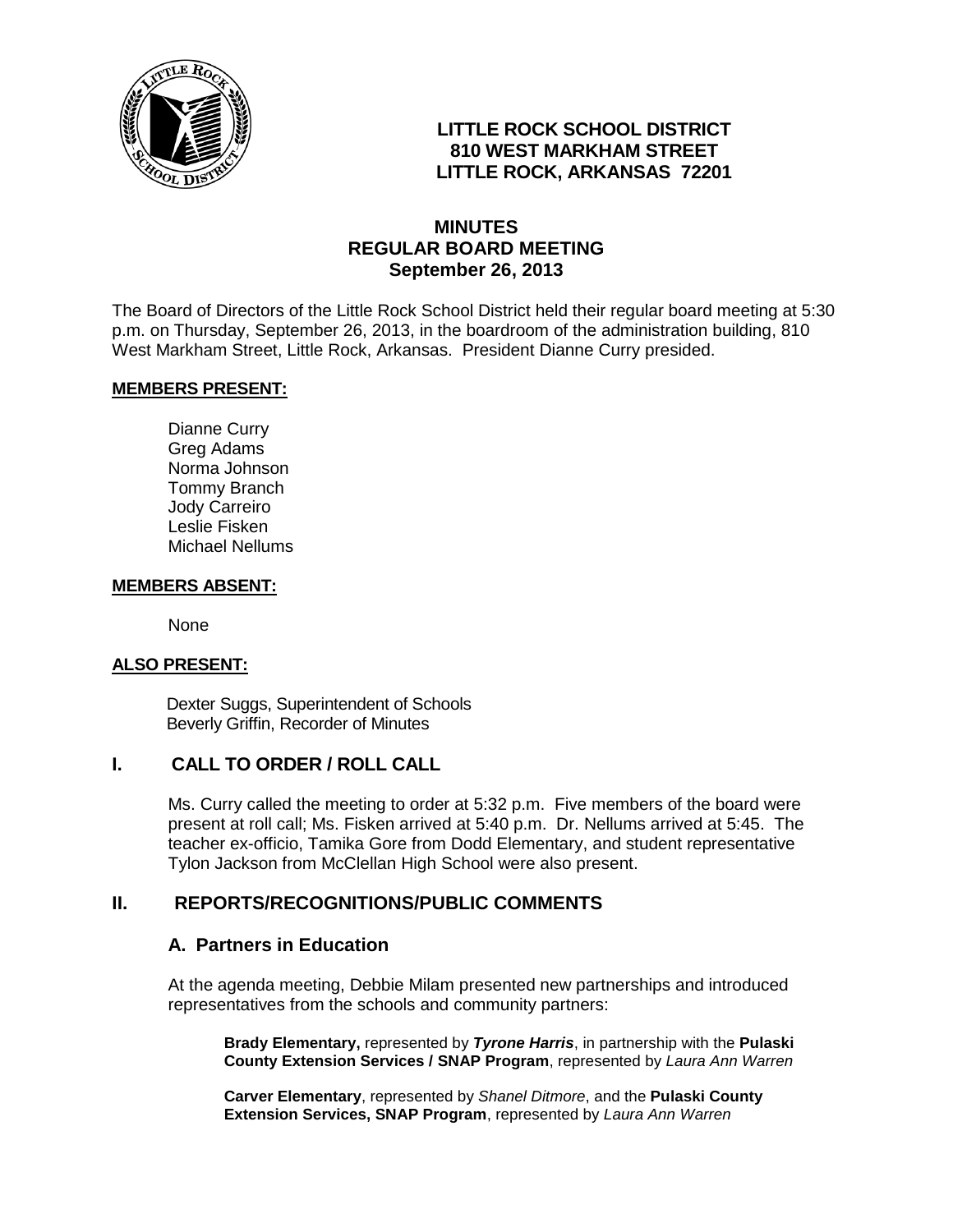**M. L. King Elementary**, represented by *Karen Carter and Barbara Griggs* in partnership with the **Pulaski County Extension Services**, represented by *Laura Ann Warren*

**M. L. King Elementary**, represented by *Karen Carter*, in partnership with **Second Baptist Church Downtown,** represented by *Chris Ellis*

**Mabelvale Elementary**, represented by *Darian Smith and Phillip Carlock*, in partnership with **HOLA Arkansas Media Group**, represented by *Maura Lozano Yancey*

**Meadowcliff Elementary**, represented by *Mona Lisa and Kim Harris*, in partnership with **Meadowcliff Brookwood Neighborhood Association**, represented by *Norm Berner*

**Rockefeller Elementary**, represented by *Janice Wilson*, in partnership with **Bethel AME Church**

**Rockefeller Elementary**, represented by Janice Wilson, in partnership with the **Pulaski County Extension Services, SNAP Program**, represented by *Laura Ann Warren*

**Geyer Springs Elementary School**, represented by *Richard Mills*, in partnership with **Geyer Springs Greater Second Baptist Church**, Pastor Marcus Heard

At the meeting on September 26, 2013, Mr. Carreiro moved to approve the partnerships; Ms. Johnson seconded the motion and it **carried unanimously**.

#### **B. Remarks from Citizens**

**Allan Sealy,** parent of four students in the LRSD voiced concerns about requiring sixth grade students to read *Tom Sawyer*. He had contacted the administration about having the book removed from the reading lists.

**Mike Campbell** spoke about issues he considered to be "employee relations." He voiced concern over having the pay schedules for transportation employees changed from 20 to 24 pay periods per year. The initial changes have caused some bus drivers and school custodians to suffer financial hardship. He asked the board to consider allowing employees on a 9-month contract to continue to be paid on a 20-pay-period year.

**Neddie Nichols** addressed the same concern regarding pay schedules for transportation employees, stating some of them received from \$130 to \$150 less on each paycheck.

**Kenny Fisher**, an employee in the maintenance department, addressed the board over concerns he has expressed over the past few months. He believes the transfer of building engineers to the maintenance department is a violation of their rights. He discussed previous correspondence with former superintendent Holmes and he asked for consideration.

#### **C. Donations of Property**

Student ex-offico Tylon Jackson, read the list of recent donations to the district. Ms. Johnson made a motion to accept the donations. Ms. Fisken seconded the motion and it **carried unanimously**. The donations are listed in the following chart: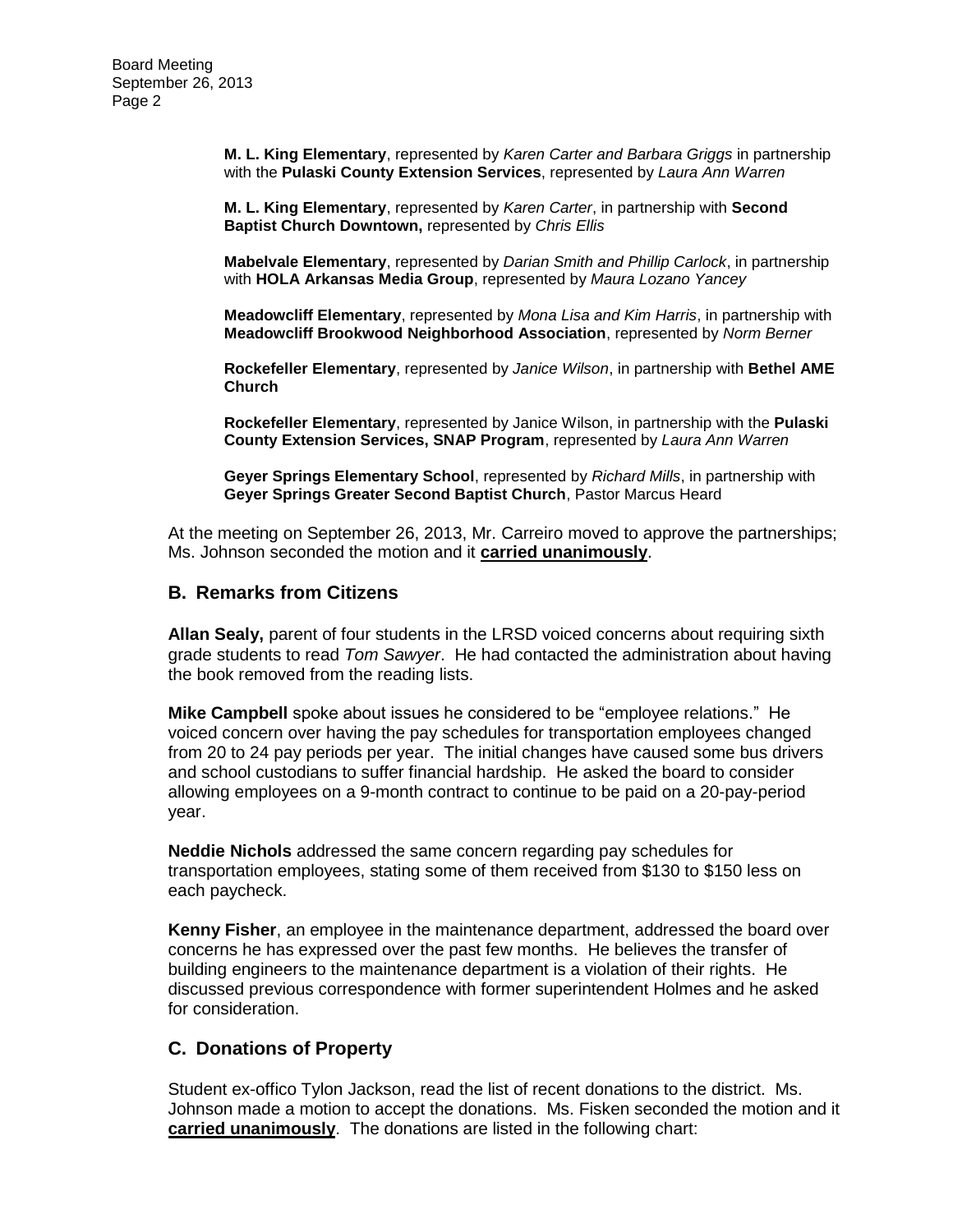| <b>SCHOOL/DEPARTMENT</b>               | <b>ITEM</b>                                                                                                        | <b>DONOR</b>                                           |
|----------------------------------------|--------------------------------------------------------------------------------------------------------------------|--------------------------------------------------------|
| <b>Bale Elementary</b>                 | \$500.00 cash                                                                                                      | Allison Presbyterian Church                            |
| Central High School                    | \$2,000,00 cash to the SECME Team                                                                                  | Li Tong and Siang Gao                                  |
|                                        | \$10,000.00 cash to the Sunshine Fund                                                                              | Mr. & Mrs. Christoph Keller                            |
|                                        | \$250.00 cash to the EAST Lab                                                                                      | Foxwood Sports                                         |
| Hall High School                       | \$500.00 to complete Eco-Schools<br>Action Project / Environmental Science<br>Department                           | National Wildlife Federation                           |
|                                        | Three large file cabinets and office<br>supplies, valued at approximately<br>\$125.00                              | Mr. Matt Brandt                                        |
| Mabelvale Middle School                | \$10,000 cash for purchase of iPads                                                                                | Geyer Springs Baptist Church                           |
| Mann Magnet Middle School              | \$500.00 cash to the Visual Arts<br>Department                                                                     | Mann High School Class of 1963                         |
| Pulaski Heights Middle School          | \$500.00 cash to the football program                                                                              | <b>Telcoe Federal Credit Union</b>                     |
|                                        | \$500.00 cash to the football program                                                                              | Mr. & Mrs. Bobby Mosley                                |
|                                        | \$100.00 cash to the football program                                                                              | April & Tom Owen                                       |
|                                        | \$100.00 cash for Ms. Wolfe, 8 <sup>th</sup> grade<br>science teacher                                              | Carol Jenkins Real Estate                              |
| <b>LRSD Health Services Department</b> | \$775.00 cash to purchase a<br>refrigerator for the School Based<br>Health Clinic at Franklin Elementary<br>School | Executive Women International /<br>Little Rock Chapter |

#### **DONATIONS**

# **D. Little Rock PTA Council**

**Shikara Linsey**, recording secretary for the LRPTA Council, reported she has students at Central High, Pulaski Heights Middle and Jefferson Elementary Schools. She thanked Superintendent Suggs for hosting the first council meeting of the year. The next council meeting will be held on October 8, 11:30 a.m. at Hamilton Learning Academy. Training for PTA officers will be conducted at that time. She also reminded the board that the PTA partners in the efforts of the district's Computer Power Day, with the next one to be held at Henderson Middle School on October  $5<sup>th</sup>$ . She closed by encouraging board members to join the PTA units in their school zones.

## **E. Little Rock Education Association**

Cathy Kohler recognized people in the audience, including State Representative Charles Armstrong, Mrs. Armstrong, who is a candidate for the Zone 6 seat on the board, and Reverend C. E. McAdoo, recently elected to the Zone 2 position on the board.

She thanked Tommy Branch for his service for the last year, commenting on a job well done during his time on the board. She also thanked Dr. Nellums, and expressed appreciation for his insight and for making decisions based on what is in the best interest of students.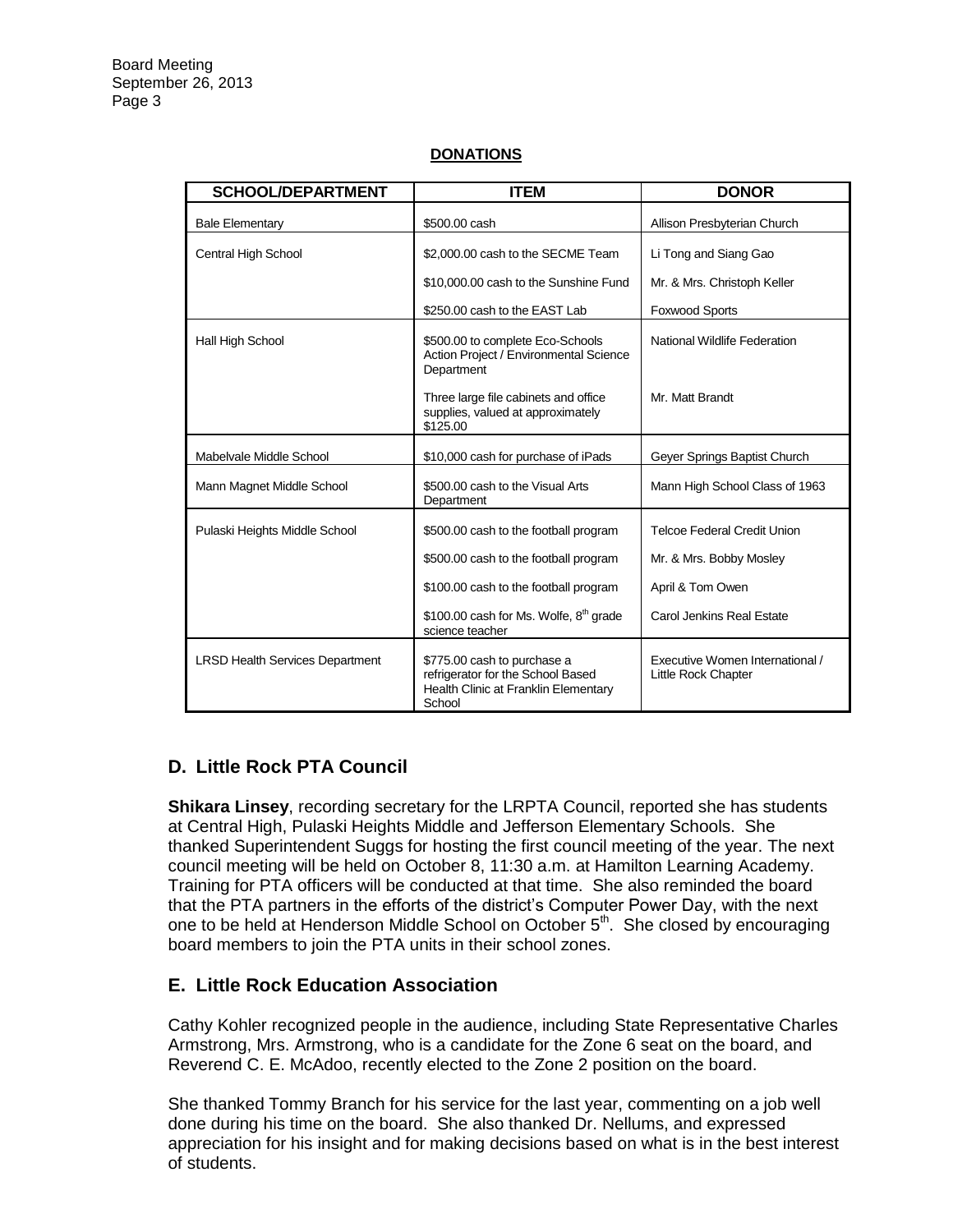Ms. Kohler expressed pride in being an educator in the LRSD, and pride in the work being done in the district every day. She said everyone should be treated professionally, and she hopes to build on the relationship that has developed over the past six years. She stated LREA members would be attending board meetings to watch the decisions being made. She hopes adults will begin focusing on the students and holding adult conversations when there are disagreements.

She closed by introducing the financial negotiations team members present: *Teresa Gordon, Neddie Nichols, Curtis Dunhoo, Don Akins, Betty Harrison, Daniel Bowman, and Pam Fisk.* 

## **IV. REPORTS AND COMMUNICATIONS**

#### **A. Remarks from Board Members**

Mr. Carreiro commended students at Parkview and Central for recently being selected as "top achieving" in Advanced Placement testing. Also, it was noted, two of the state's eleven National Achievement Scholars are from Central High School. He closed by thanking Dr. Nellums and Mr. Branch for their time on the board.

Ms. Fisken also thanked Mr. Branch and Dr. Nellums for their service. She commended Pamela Smith and the communications department for their efforts in reaching out to the community to keep parents and others informed.

Mr. Branch thanked board members for their comments. He also thanked people in the community who supported his efforts to be elected to the Zone 6 position on the board. He thanked Dr. Nellums for his guidance as he learned "the ropes" of being a board member. He closed by thanking Dr. Suggs for his leadership, and stated he was proud to have been a part of the team that selected the new superintendent.

Dr. Nellums wished Mr. McAdoo the best of luck as he takes the Zone 2 seat. He wished Ms. Armstrong and Ms. Shephard luck as they head into the run-off election. He stated pride in that the board works hard to keep disagreements out of the public eye, and to debate and disagree, but to remember the reasons the board is working hard and struggling to make things better for our students. He wished Dr. Suggs the best of luck.

Ms. Johnson thanked the individuals who address the board to make them aware of their concerns and situations. She encouraged listeners to call her, and to continue to work to ensure their comments are heard.

Mr. Adams reported on his attendance at the League of Latin American Citizens (LULAC) scholarship banquet. He noted two district employees received community service awards: Hall High teacher, Leslie Purdy; and Superintendent Dr. Dexter Suggs.

Mr. Adams expressed excitement over the changes being made in the district, and in the positive communications and increased public awareness. He also acknowledged questions and concerns regarding the reconfiguration of Geyer Springs and Forest Heights. He assured the listening audience that the district is still in the planning stages for these two schools, and that it was too early to provide all of the answers.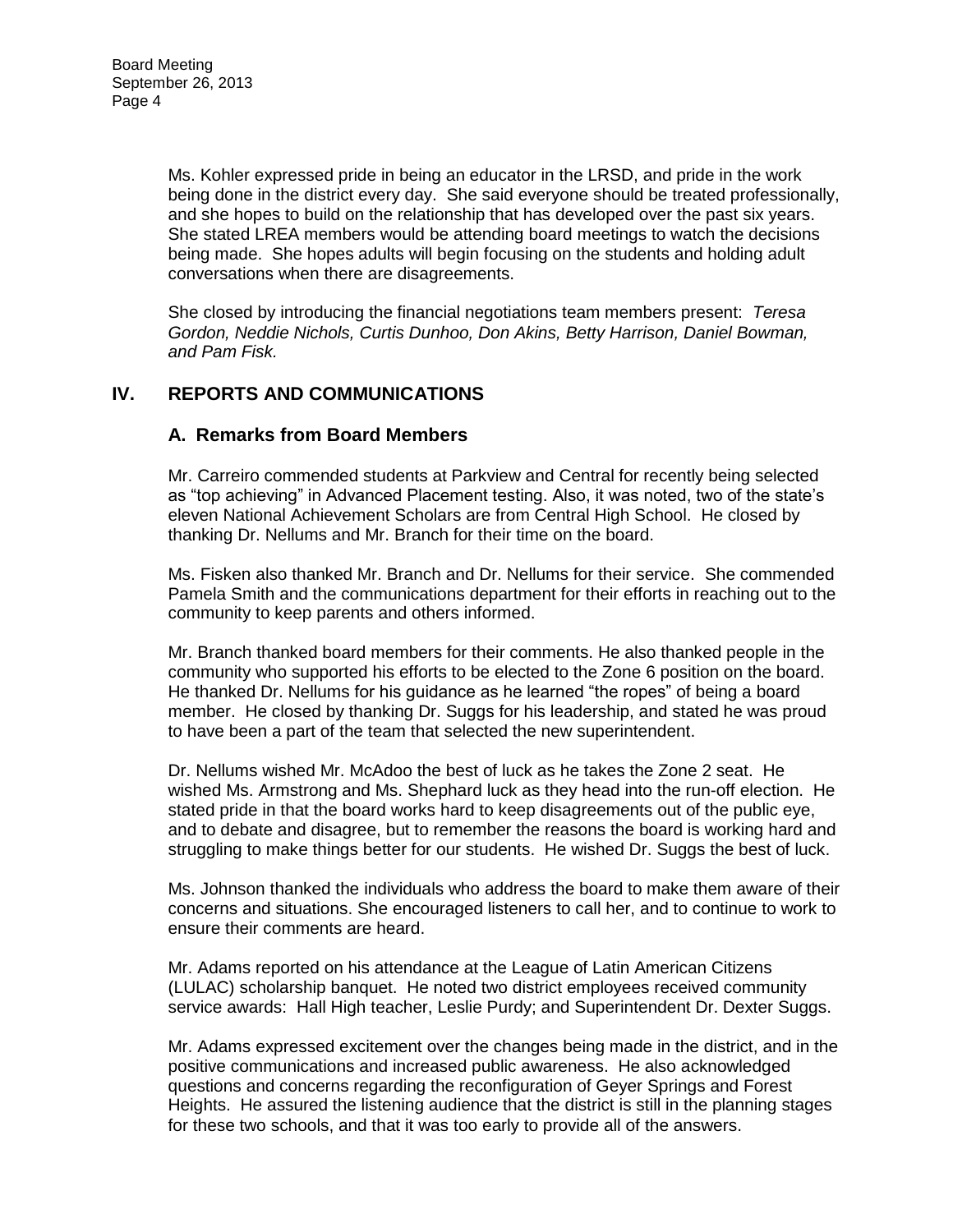Mr. Adams stated the committees are working through all of the issues, and will be reporting to the board and responding to the community along the way. He was concerned that most of the comments were negative, and assured the listeners that the board was going to do the right thing for the students. We want to do better by our kids. He noted that Geyer Springs and Forest Heights had been underperforming in a number of ways for many years. It is time for the district to be more creative and become more appealing to the students and families that we currently lose to other schools. Every student is important.

Ms. Curry thanked Mr. Branch and Dr. Nellums for their service on the board. She noted Dr. Nellums often provided a different perspective on some of the issues considered, and she wished him success. She congratulated Dr. Suggs and Dr. Purdy for their awards at the LULAC banquet, and also noted recognition was given to Heather Rainbolt from Central High who was recognized at the banquet for starting a chapter of LULAC at Central. She said she had enjoyed the Superintendent's bus tours and was looking forward to the next one. She thanked Neddie Nichols for being an excellent driver. She encouraged other board members to participate.

#### **B. Presentation: Title 1 Parent Engagement Meeting and Organizational Collaborative Design**

Mr. Burton answered a few questions regarding the attachment to the agenda, and announced a more in depth presentation would be done at the October  $10<sup>th</sup>$  agenda meeting.

## **C. College and Career Readiness / Scholarship Reminder**

A copy of the ACT College and Career Readiness brochure was provided as an attachment to the agenda. Mr. Burton responded to questions.

# **III. CONSENT ITEMS**

# **A. Joseph Pfeifer Kiwanis Camp**

Sanford Tollette made remarks at the board's agenda meeting earlier in the month. Detailed information was provided in the board's agenda regarding the history of the Joseph Pfeifer Kiwanis camp and the ACE program which has served LRSD students in third, fourth and fifth grades for over 15 years. The board was asked to approve the service contract for the current school year.

# **B. Marketing Campaign: WE PROMISE**

The board discussed the **WE PROMISE** marketing campaign in depth at the September agenda meeting. This campaign will provide a message broadcasting to the community and covering a full range of media advertising. The board was provided with a budget and a copy of the proposed contract which will run through January of 2014. The administration recommended approval.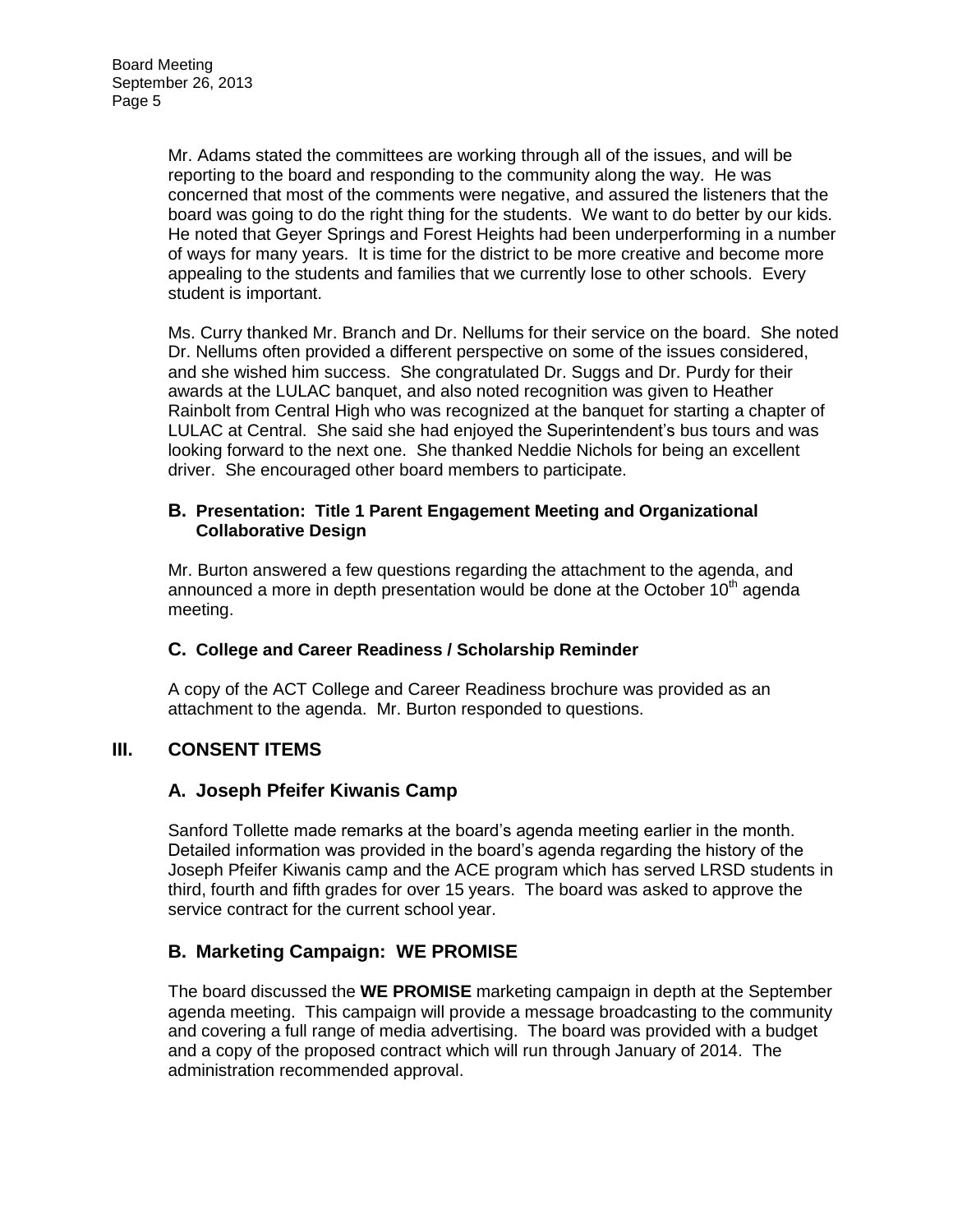## **C. Memorandum of Understanding between Pulaski County Youth Services and Little Rock School District**

Marvin Burton and Shoutelle Richardson responded to questions regarding a memorandum of understanding which provides services to students who participate in the PC Youth Services OUR Club. The M o U was attached to the board's agenda for review, and approval was requested.

# **D. Minutes**

Minutes from the regular board meeting held on August 22, 2013 were presented for review and approval.

# **E. Personnel Changes**

Routine personnel changes were printed in the board's agenda.

## **F. Internal Auditors Report**

Mr. Becker's report was printed in the board's agenda. No additional information was requested.

Ms. Fisken made a motion to approve all consent items with the exception of Items D and E regarding the proposals for reconfiguration of Forest Heights and Geyer Springs. Dr. Nellums seconded the motion, and it **carried unanimously**.

## **PULLED FROM CONSENT FOR FURTHER DISCUSSION:**

## **Reconfiguration Proposal: Forest Heights Reconfiguration Proposal: Geyer Springs**

At the agenda meeting on September 12<sup>th</sup>, Shoutelle Richardson briefly reviewed a proposal to reconfigure Forest Heights Middle School into a K-8 STEM Academy, and Geyer Springs Elementary School into a High Ability Academy. Committees of community members and district staff will work over the course of the current school year to fully develop the proposals, to determine attendance and selection criteria, and to develop a timeline for implementation of the conversions. Community forums will be held and other opportunities for input will be provided.

Dr. Suggs also responded to questions, assuring the board that the student enrollment at these schools would be reflective of the community. Although the entrance criteria haven't been fully established, the schools will not be "one-race." He assured listeners that the reconfigurations would not contribute to the development of additional segregation in our schools. There will likely be adjustments to attendance zones, and those adjustments will likely have an effect on all of the district's elementary and middle school zones. He invited board members to sit in on the committee meetings and to prepare to hold work sessions as the plans are more fully developed.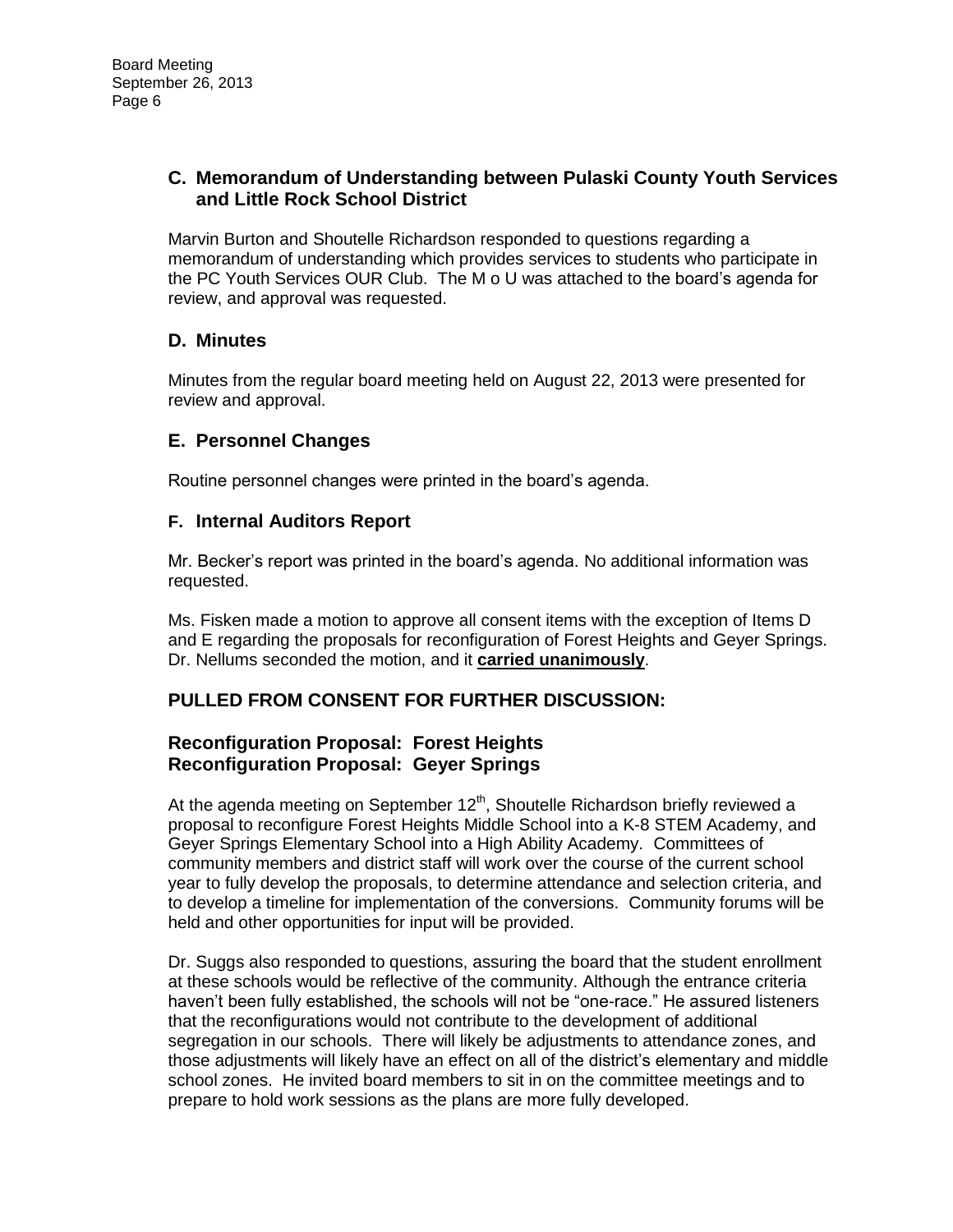The recommendation from the administration was to approve the planning processes required to transform Forest Heights Middle School to a K-8 STEM Academy and Geyer Springs Elementary to a High Ability Academy for the 2014-15 school year

Board members expressed concerns and discussed the public's reaction to the implementation of changes at Forest Heights and Geyer Springs. These concerns included "fairness," (all students need STEM instruction); and "timing," (why are we doing this now when we have so many other pressing problems.)

Dr. Suggs responded to questions from the board, appealing to them to begin eliminating the "cookie cutter approach" to educating students in the LRSD middle schools. "We have to do something different because up until now, the LRSD has not done their best to educate its middle level students. We have an opportunity to do something different and better."

Dr. Suggs expressed amazement that the district is being criticized for trying to do something better, more innovative, different, and designed to help all students excel. We have to move into the  $21<sup>st</sup>$  century if we want to prepare our students for the future.

The board discussed factors they will ask to be addressed by the working committees to reconfigure the schools, including the impact on our other middle schools, the questions about the possible effects of middle schools "resegregating," the amount of funding that will be required as far as staffing and operating budgets.

Mr. Carreiro spoke in support of the recommendation to begin the planning process. "Some of the conversations we are having are premature; the committees need to do their work, report to the board, and then formulate a recommendation."

Mr. Adams also spoke of the benefits of making changes in our schools, but expressed understanding that change is uncomfortable for a lot of people and raises concerns when not enough information is available, however "we have to start somewhere." He thanked Ms. Johnson and Dr. Nellums for their comments.

Mr. Carreiro made a motion to approve the planning processes for both Forest Heights and Geyer Springs reconfigurations. Ms. Fisken seconded the motion. On a roll call vote, five members of the board voted in favor; Ms. Johnson abstained and Dr. Nellums voted no. **The motion carried 5-1-1**.

## **IV. BOARD POLICY AND REGULATIONS REVIEW**

## **A. Board of Education Policy – First Reading: GBEBA Staff Dress Code**

The board discussed policy GBEBA, staff dress code, and Linda Young was present to respond to questions. Mr. Adams suggested rewording to include allowing physical education teachers to continue wearing athletic shoes, changing the language of the portion which refers to head coverings which are allowed for religious reasons, and a delineation between distracting and non-distracting tattoos which should be covered whenever "practical," instead of "possible."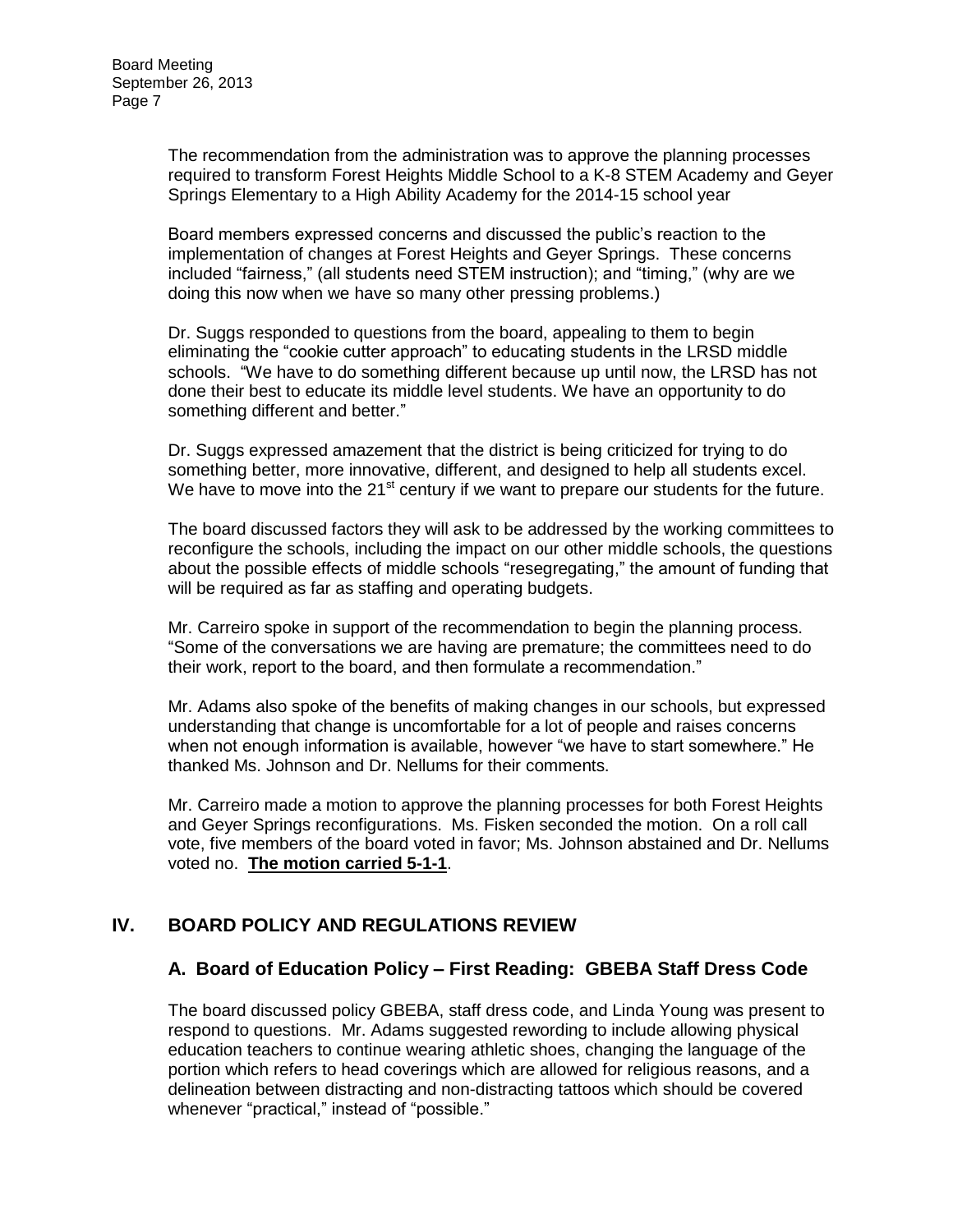Ms. Curry questioned the section of the policy which allows jeans to be worn on particular days of the week and at the discretion of the building administration. She also asked to include language that would ensure all schools and departments are included in the provisions for "spirit days."

Ms. Young will incorporate the changes and provide the revised policy prior to second reading in October.

Mr. Adams made a motion to approve GBEBA on first reading with changes as recommended by board members; Mr. Branch seconded the motion, and it **carried unanimously**.

## **B. Board of Education Policy Revision – First Reading: BCA School Board Member Code of Conduct**

At the board's retreat in July, the board developed updates to the existing BCA, School Board Member Code of Conduct. Ms. Young was present to respond to questions regarding the first reading revisions. Ms. Johnson suggested language in sections 5 and 11, to guide the board in expressing appropriate appreciation to school employees.

Mr. Carreiro made a motion to approve BCA on first reading; Ms. Fisken seconded the motion, and it **carried unanimously**.

## **V. FINANCE & SUPPORT SERVICES**

## **A. Facilities Master Plan Study**

The board was asked to provide authority to the administration to enter into contract discussions with Fanning Howey to conduct a districtwide facilities review master plan study. The last thorough review of the district's facilities was conducted in 1995. The administration accepted the RFP's from five companies, a committee was formed to review the responses, and a formal presentation was made to the board at a public meeting on September 10, 2013.

Mr. Carreiro made a motion to approve the administration's recommendation to enter into contract discussions with Fanning Howey. Ms. Johnson seconded the motion and it **carried unanimously**.

#### **B. Minority & Women Business Enterprise (MBE/WBE) Monthly Spending Report**

At the board's request, the MBE/WBE monthly report was included as an attachment to the agenda.

## **C. 2013-2014 Budget**

The board was provided with electronic copies of the 2013-2014 budget. Under Arkansas Code 6-20-2202, the district is required to have the budget approved by the board and submitted to the state prior to September 30, 2013. Mr. Bailey responded to questions. Dr. Nellums made a motion to approve the budget for submission. Ms. Fisken seconded the motion, and it **carried unanimously**.